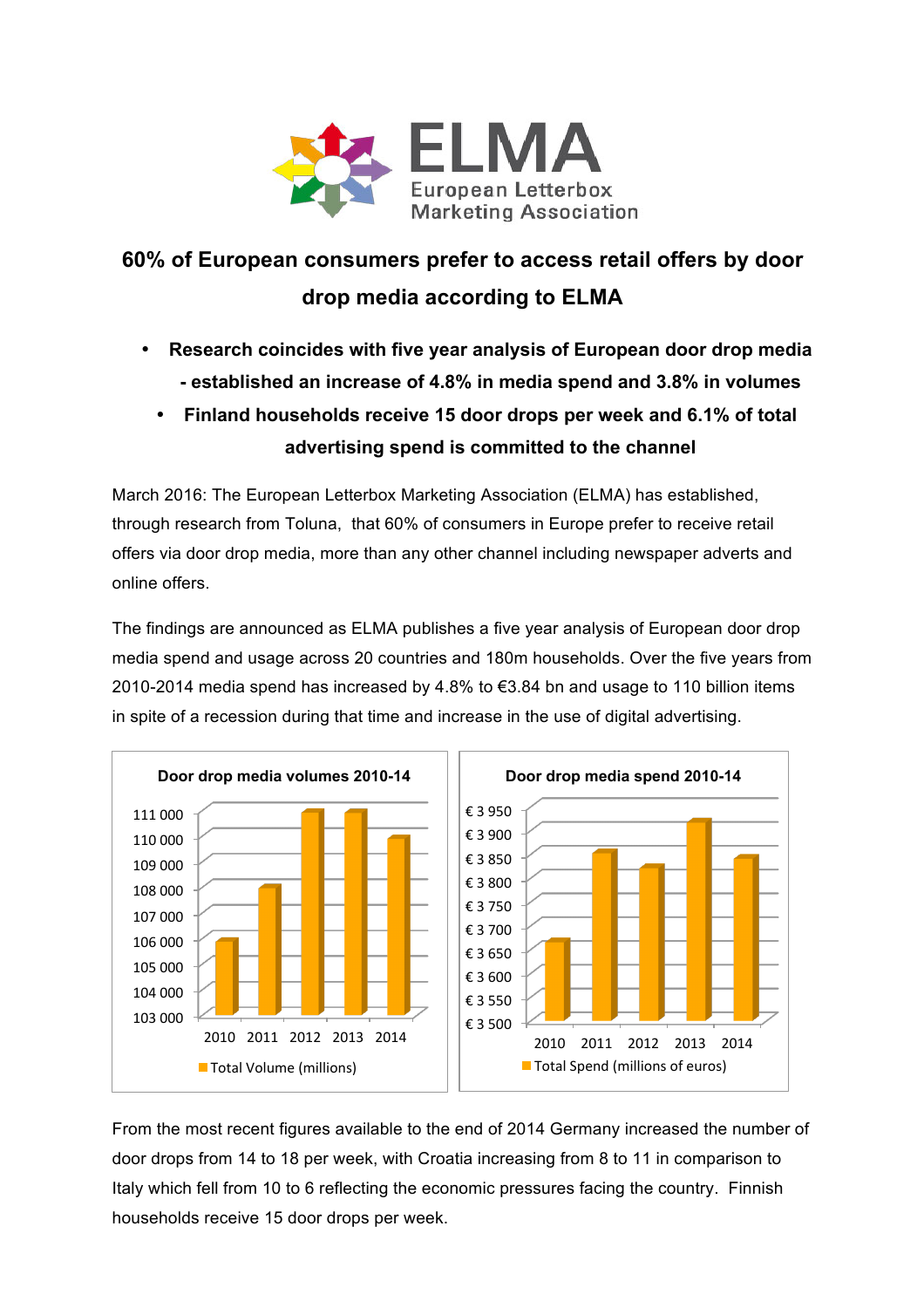Households in The Netherlands continue to receive the highest number of door drop items in Europe increasing by one to 36 per week. Irish and Romanian households continue to receive the lowest number per household at two per week. The average number of items received by households across Europe remains 12.



The largest volumes by country in 2014 continued to be Germany (28,900,000,000m), France (21,024,000,000m), The Netherlands (10,900,000,000m) and Italy (8,300,000,000 million). Finland is ranked 16th with 1,825,000,000.

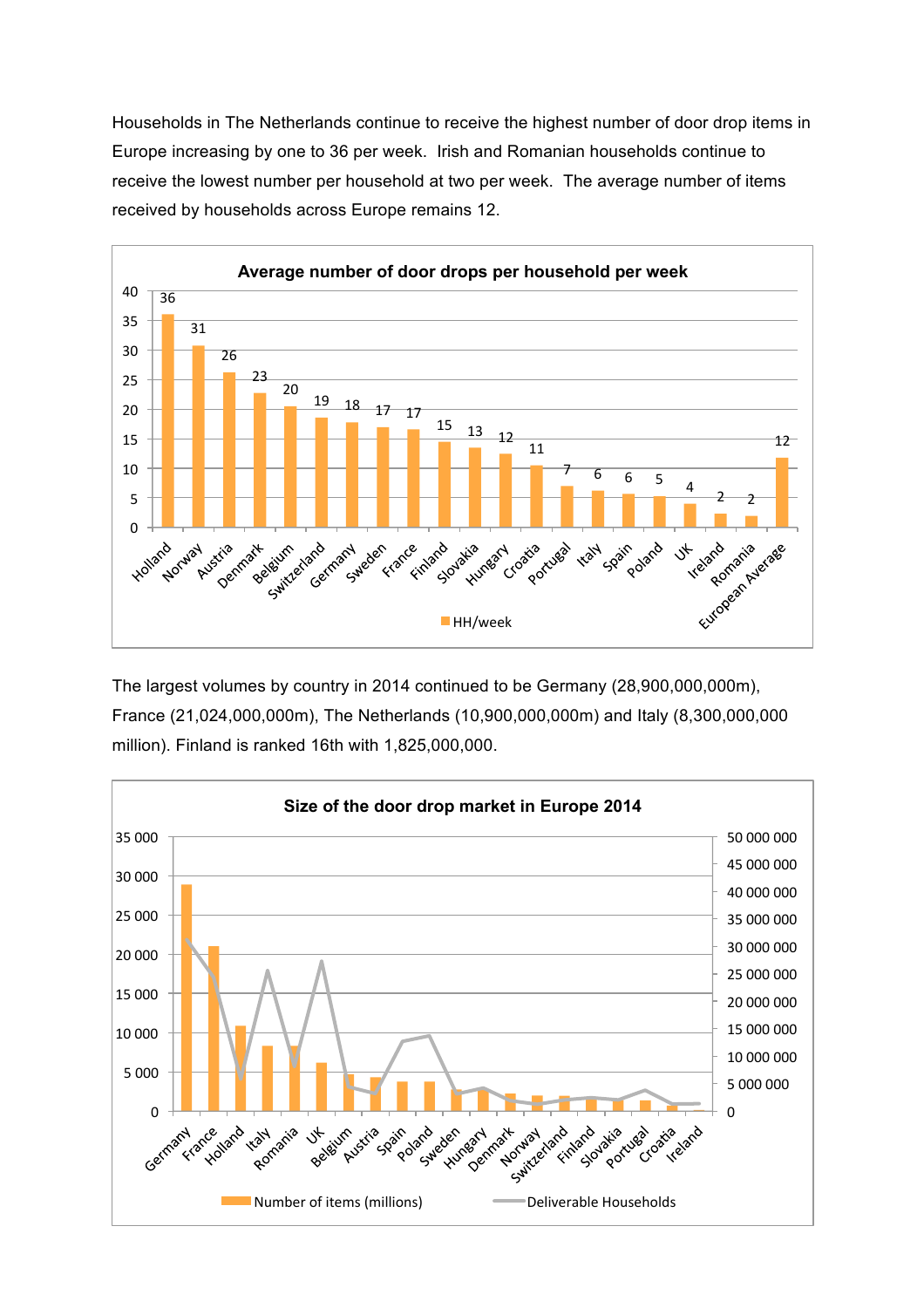During 2014 Northern Europe allocated the greatest percentage of advertising spend for door drop with Norway at 7%, followed by Finland (6.1%), Denmark and Sweden (5.1%), The lowest allocation of media spend on door drops was in Slovakia at 1% followed by Ireland (1.1%) and Germany and the UK 1.4%. The average allocation of advertising spend to door drop across Europe was 2.1%.



Commenting on the research findings, Mark Davies, ELMA President and Managing Director of Whistl Doordrop Media, said:

"The last five years have seen unprecedented change in marketing with a proliferation of channels and fragmentation of the audience. Door drop has been in use for many years and we have tested its effectiveness as a tool for retailers to target promotions and over 60% of consumers continue to prefer it as the channel to access these offers.

"Our analysis of the door drop market in Europe over the past five years continues to demonstrate its effectiveness as a channel which has grown faster than TV and massively outperformed press in that time."

ELMA represents the leading Pan-European distributors of print media, such as leaflets, flyers, catalogues, brochures, free newspapers and product samples. Over 130,000 people work for the companies within ELMA of which the vast majority are distributors. The aim of the association is to guarantee quality standards of member operations and promote the door drop channel.